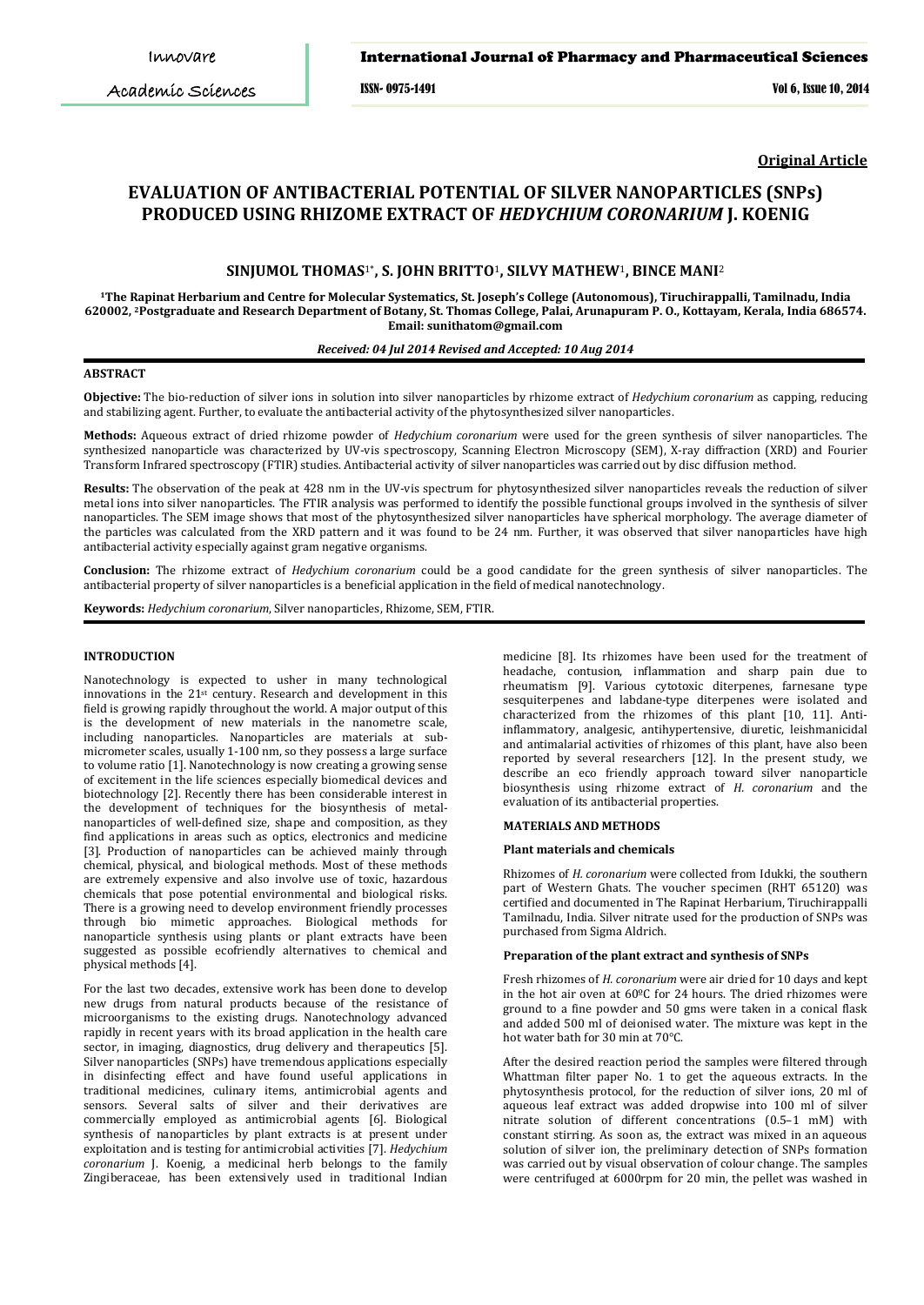ethanol, dried and powdered. The nanoparticles were stored at 4ºC for further analysis [13].

## **Characterization of SNPs**

The formation of silver nanoparticles in the reaction mixture was confirmed by UV-vis spectroscopic measurements. Morphology and average size of the purified and dried powder of silver nanoparticles were determined by Scanning Electron Microscopy (SEM). The structural properties and average size of the particles were investigated and confirmed by X-ray diffraction analysis. FTIR analysis was carried out to determine the biomolecules present in the leaf extract responsible for the reduction of Ag ions with 400 - 4000 cm-1 of spectral range.

## **Microorganisms**

The microbial strains of *Enterobacter aerogenes, Escherichia coli*, *Klebsiella pneumoniae*, *Proteus mirabilis, Proteus vulgaris*, *Pseudomonas aeruginosa*, *Salmonella paratyphi, Vibrio cholerae, Bacillus cereus, Bacillus subtilis*, *Serratia marcescens*, *Staphylococcus aureus* and *Streptococcus faecalis* were used in the present study.

#### **Antibacterial test**

The antibacterial activities of SNPs were carried out by disc diffusion method [14]. Nutrient agar medium plates were prepared, sterilized and solidified. After solidification bacterial cultures were swabbed on these plates. The sterile discs were loaded with 30 µl of silver nanoparticles solution (1mg/ml) and placed in the nutrient agar plate and kept for incubation at 37°C for 24 hours. Discs loaded with 30 µl (1mg/ml) of streptomycin were used as standard. The plates were examined for evidence of zones of inhibition, which appeared as a clear area around the discs. The diameters of zones of inhibition were measured using a meter ruler and was recorded and expressed in millimetre. The experiments were repeated thrice.

#### **RESULTS**

Synthesis of silver nanoparticles from silver nitrate is one of the most widely used methods for the synthesis of silver colloids. During the biosynthesis of SNPs, using the rhizome extract of *Hedychium coronarium,* the colour of the reaction medium changed from light yellow to dark brown (Figure 1) in 12 minutes. The change in colour of the reaction medium was varied with concentration of silver nitrate. From the different concentrations used, reaction mixture with a concentration of 0.5 mM silver nitrate gave better and rapid result. Thus the optimum concentration was found to be 0.5 mM silver nitrate.



**Fig. 1: Various stages in the synthesis of silver nanoparticles using rhizome extract of** *Hedychium coronarium*

The reduction of aqueous silver ions to silver nanoparticles was monitored by UV-Visible spectroscopy analysis and shown in figure 2. UV-Vis spectrograph of the colloidal solution of silver nanoparticles has been recorded as a function of time. Absorption spectrum of the reaction medium at 12 min has an absorbance peak at 428 nm (Figure 2) indicates the presence of silver nanoparticles in the reaction mixture.



**Fig. 2: UV-VIS absorbtion spectra of silver nanoparticles synthesized using rhizome extract of** *Hedychium coronarium* **at a concentration of 0.5 mM silver nitrate.**

SEM is a type of electron microscope that produces images of a sample by scanning it with a focused beam of electrons. SEM provided insight into the morphology and size details of the silver nanoparticles produced. The size of the particles was from nano to micron range with an average size of 100 nm and morphology of particles was nearly spherical (Figure 3).



**Fig. 3: SEM image of silver nanoparticles synthesized using rhizome extract of** *Hedychium coronarium* **at a concentration of 0.5 mM silver nitrate**

The exact structure and an average grain size of the phytosynthesized silver nanostructures were demonstrated and confirmed by characteristic peaks observed in the XRD image (Figure 4). The XRD spectrum showed four distinct diffraction peaks at 38.28°, 44.51°, 64.69° and 77.57° corresponds to (111), (200), (220) and (311) planes of silver, respectively. The average grain size of the SNPs formed in the process was done at (111) plane using Scherrer equation  $[(d=K λ / β \text{Cos } θ)]$ , by using the reference peak width at angle θ, where  $λ$  is the wavelength of the X-rays (1.54060 A<sup>°</sup>), K is Scherrer constant (0.9), and β is the width of the XRD peak at half height]. The average grain size of the SNPs estimated from the Scherrer formula was 24 nm.



**Fig. 4: X-ray diffraction pattern of silver nanoparticles synthesized using rhizome extract of** *Hedychium coronarium* **at a concentration of 0.5 mM silver nitrate.**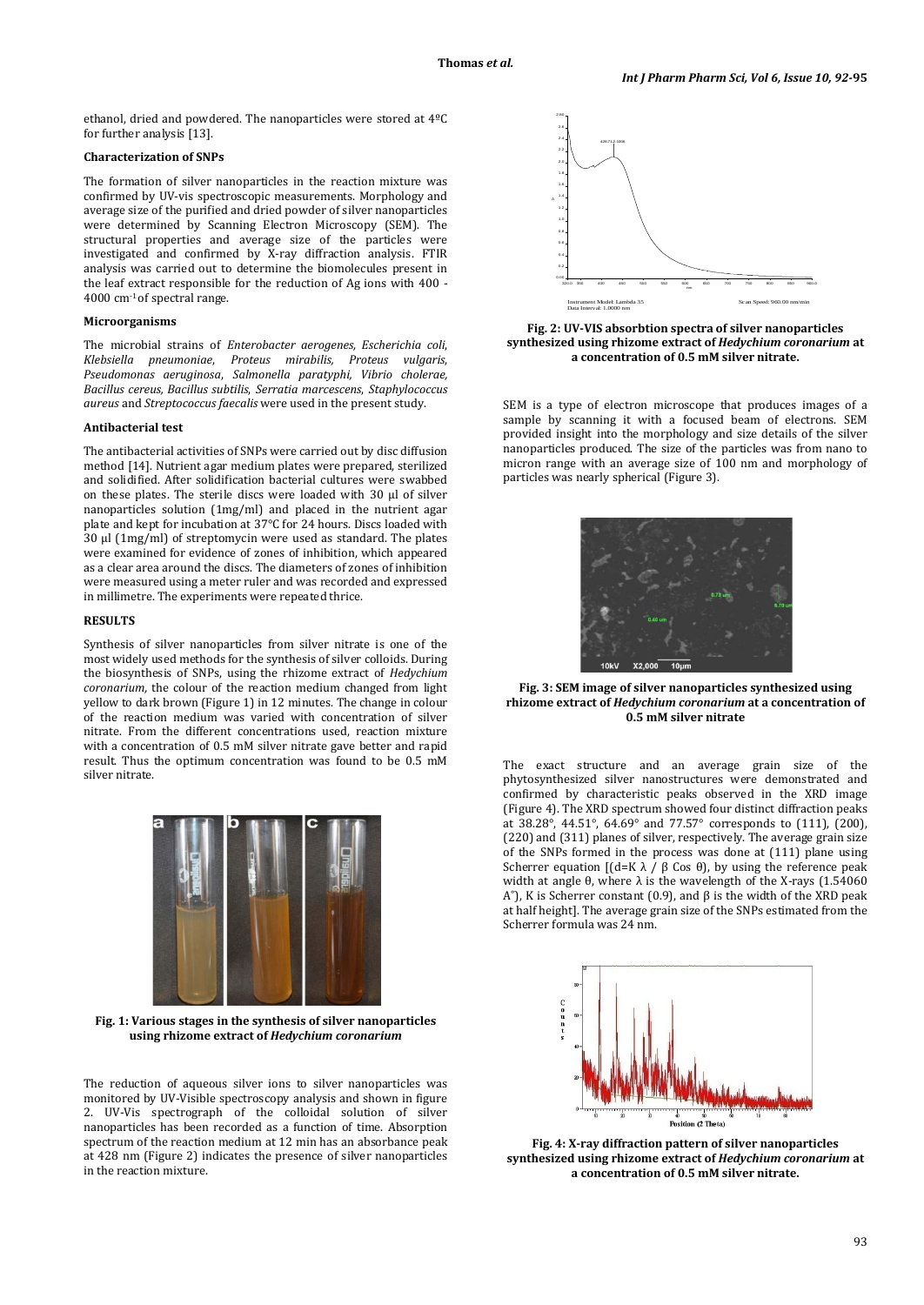FTIR measurements were performed to identify the biomolecules, responsible for capping, reducing and stabilizing the silver nanoparticles, present in the rhizome extract of *Hedychium coronarium*. Figure 4 shows the FTIR spectrum of the SNPs, which clearly shows peaks at 3905, 3856, 3466, 3434, 3412, 2361, 2079, 1635 and 668 cm<sup>−</sup>1.

The absorption band at 3905 and 3856 cm<sup>−</sup>1was assigned as –OH stretching of the hydroxyl group of alcohol and phenolic compounds. The strong band observed at 3466, 3434 and 3412 cm<sup>-1</sup> represents the H-bonded –OH stretching of alcohol and phenolic compounds. Whereas the band observed at 2361 cm<sup>−</sup><sup>1</sup> denotes the presence of hydrogen bonded –OH stretching of carboxylic acids in the rhizome extract. Peak at 1635 cm<sup>-1</sup> was a strong absorption peak which corresponds to C=O stretching (amides). The absorption band at 2079 cm-1 and 668 cm<sup>−</sup><sup>1</sup> corresponds to C≡C and C-H stretching respectively of alkynes. **Fig. 5: FTIR spectrum of silver nanoparticles synthesized using** 

The biologically synthesized silver nanoparticles from *H. coronarium* were found to be highly toxic against different gram positive and gram negative pathogenic bacteria. Among the tested organisms, *Escherichia coli* was most susceptible (21.66±1.52 mm) followed by *Streptococcus pneumoniae* (19.67±0.57 mm), *Proteus mirabilis* (19.00±1.00 mm), *Proteus vulgaris* (18.33±0.60 mm), *Enterobacter aerogenes* (18.00±1.00 mm), and *Bacillus cereus* (18.00±1.00 mm).



**rhizome extract of** *Hedychium coronarium* **at a concentration of 0.5 mM silver nitrate.**

The result of antibacterial activity of silver nanoparticles is depicted in table 1.

| Table 1: The antibacterial activity of silver nanoparticles synthesized using <i>H. coronarium</i> rhizome extract |  |  |  |
|--------------------------------------------------------------------------------------------------------------------|--|--|--|
|--------------------------------------------------------------------------------------------------------------------|--|--|--|

| S. No. | <b>Organisms</b>             | Width of zone of inhibition (mm) |                  |  |
|--------|------------------------------|----------------------------------|------------------|--|
|        |                              | Silver nanoparticles             | Antibiotic       |  |
|        | Escherichia coli (-)         | 21.66±1.52                       | $18.00 \pm 0.00$ |  |
| 2      | Streptococcus pneumoniae (+) | $19.67 \pm 0.57$                 | $19.00 \pm 0.00$ |  |
| 3      | Proteus mirabilis (-)        | $19.00 \pm 1.00$                 | $21.33 \pm 0.60$ |  |
| 4      | Proteus vulgaris (-)         | $18.33 \pm 0.60$                 | $18.33 \pm 0.60$ |  |
| 5      | Enterobacter aerogens (-)    | $18.00 \pm 1.00$                 | $18.00 \pm 0.00$ |  |
| 6      | Bacillus cereus (+)          | $18.00 \pm 1.00$                 | $17.00 \pm 0.00$ |  |
|        | Bacillus subtilis (+)        | $17.67 \pm 0.57$                 | $18.00 \pm 0.00$ |  |
| 8      | Serratia marcescens (-)      | $17.33 \pm 0.60$                 | $15.00 \pm 0.00$ |  |
| 9      | Staphylococcus aureus $(+)$  | $15.33 \pm 0.60$                 | $14.66 \pm 0.57$ |  |
| 10     | Salmonella paratyphi (-)     | $14.00 \pm 1.00$                 | $14.00 \pm 0.00$ |  |
| 11     | Vibrio cholerae (-)          | $10.67 \pm 0.57$                 | $11.00 \pm 0.00$ |  |

Values are mean± standard deviation of three experiments, (+) gram positive, (-) gram negative

## **DISCUSSION**

It is well known that silver nanoparticles exhibit yellowish–brown colour in aqueous solution. Reduction of silver ions into silver nanoparticles during exposure of the rhizome extract could be followed by color change is a clear indication of the formation of SNPs *in vitro*. The colour change of the reaction mixture is due to the presence of the surface plasmon vibrations of the SNPs well dispersed in the solution [15].

A single broad peak was observed in the UV-vis spectrum at 428 nm, which corresponds to plasmon excitation of the SNPs. The time duration of change in colour (silver ion reduction) has a direct correlation with plant extract. From the results it can be suggests that the rhizome extract of *H. coronarium* is a good candidate for the *in vitro* production of SNPs in short time. Similar results were also found in *Boswellia ovalifoliolata, Shorea tumbuggaia* and *Svensonia hyderobadensis* [16]. SEM and XRD results provide the morphology, structure and size of the SNPs formed in the phyto synthesis process. The XRD result indicates that the specific peaks in XRD pattern can be indexed to a face-centered cubic structure of silver as per standards (JCPDS, file No.04-0783). Thus, XRD spectrum confirmed the crystalline structure of SNPs. The unassigned peaks could be due to the crystallization of bioorganic plane that occurs on the surface of the SNPs. Further, SEM and XRD analysis proved the efficiency of rhizome extract of *H. coronarium* as a reducing agent for the production of silver nanoparticles.

The secondary metabolites present in plants may be responsible for the reduction of silver ions in solution and synthesis of nanoparticles [17]. The FTIR gives information on the vibration and rotational modes of motion of a molecule and hence an important

technique for identification and characterisation of a substance. The FTIR results of the present study suggest that the presence of secondary metabolites with various functional groups in the rhizome extract and as well as in synthesized SNPs. From the analysis of FTIR studies we confirmed that the carbonyl groups (1635 cm-1 ) from the amino acid residues and proteins in the extract has strong ability to bind metals indicating that the proteins could possibly from the silver nanoparticles (capping of silver nanoparticles) to prevent agglomeration and thereby stabilize the medium. This suggests that the biological molecules could possibly perform dual functions of formation and stabilization of SNPs in the aqueous medium. Toxicity studies on pathogens open a door for nanotechnology applications in medicine. The SNPs synthesised using rhizome extract of *H. coronarium* showed good antibacterial properties and it might be due to the various actions of silver nanoparticles. The ionic silver strongly interacts with thiol group of vital enzymes and inactivates the enzyme activity [18] and DNA loses its replication ability once the bacteria have been treated with silver ions [19]. Ahmad et al., [17] mentioned that the pathogenic effect of nanoparticles can be attributed to their stability in the medium as a colloid, which modulates the phosphotyrosine profile of the pathogen proteins and arrests its growth.

The growth of microorganisms was inhibited by the green synthesized SNPs and showed variation in the inhibition of growth of microorganisms which may be due to the presence of peptidoglycan. The later is a complex structure and after contains teichoic acids or lipoteichoic acids which have a strong negative charge. This charge may contribute to the sequestration of free silver ions. Thus gram positive bacteria may allow less silver to reach the cytoplasmic membrane than the gram negative bacteria [17].